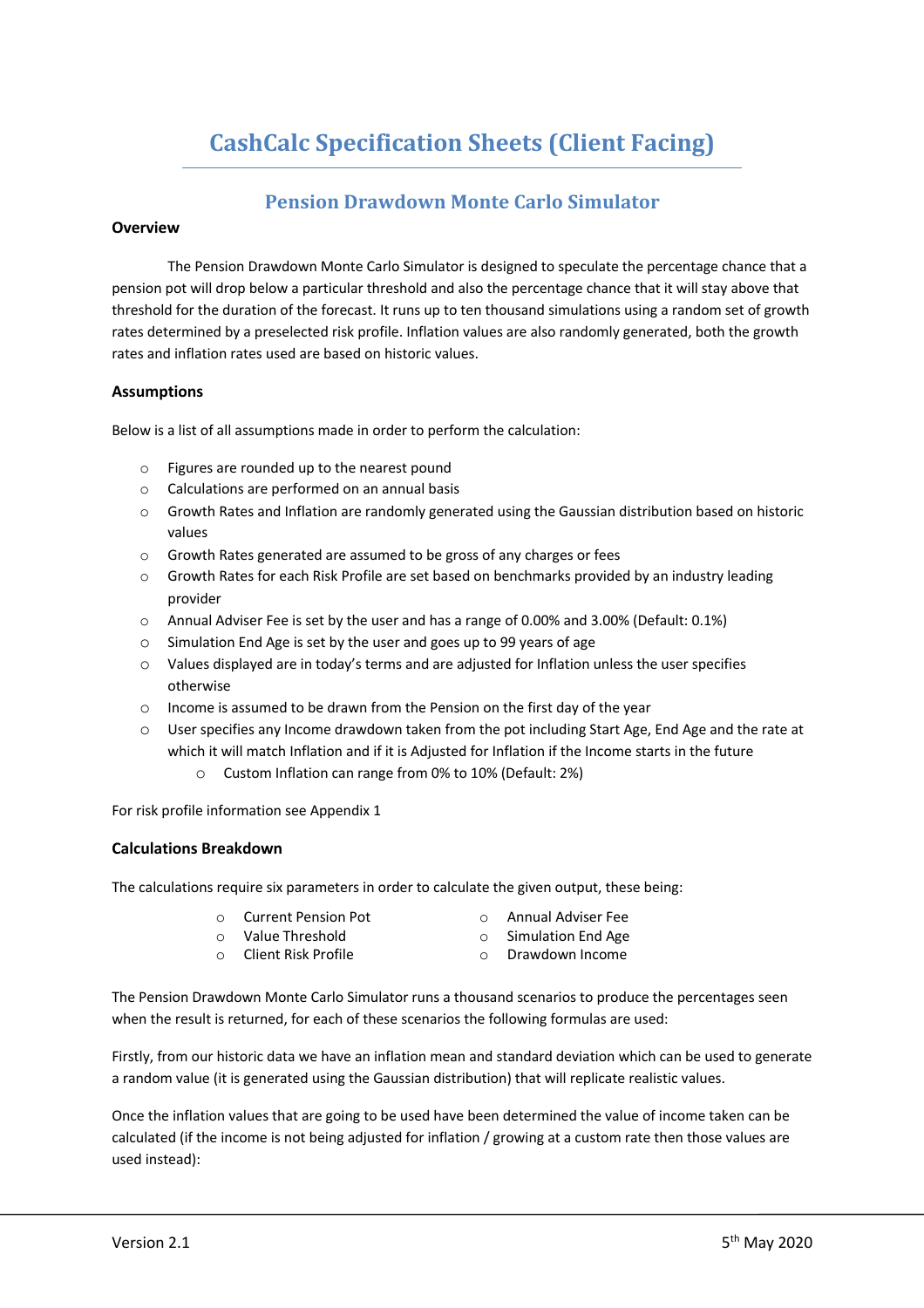If the income is adjusted for inflation then the following calculation is used:

```
Value this year = Amount Specified *(1 + (Custom Inflation Rate – Inflation Rate)
                   / 100) ^ (Current Age – Item Start Age))
```
If the income is not adjusted for inflation the following calculation is used:

```
Value this year = Amount Specified * (1 - (Inflation Rate / 100)) * (Item Start Age
- Forecast Start Age) * ((1 + (Custom Inflation Rate - Inflation Rate) / 100) ^
                        (Current Age – Item Start Age))
```
The Growth is calculated using the Gaussian distribution with the mean and standard deviation taken based on the risk profile chosen. The Growth is then adjusted up or down by up to one standard deviation depending on the inflation rate in that year. This gives the Adjusted Growth.

Adjustment Factor:

|                 |                |           |           |           |           | <b>Inflation Rate</b> |           |           |           |           |         |
|-----------------|----------------|-----------|-----------|-----------|-----------|-----------------------|-----------|-----------|-----------|-----------|---------|
|                 |                | $0 - 0.5$ | $0.5 - 1$ | $1 - 1.5$ | $1.5 - 2$ | $2 - 2.5$             | $2.5 - 3$ | $3 - 3.5$ | $3.5 - 4$ | $4 - 4.5$ | $4.5 -$ |
|                 |                |           |           |           |           |                       |           |           |           |           | 5       |
| Risk<br>Profile | 1              | -1        | $-7/9$    | $-5/9$    | $-3/9$    | $-1/9$                | 1/9       | 3/9       | 5/9       | 7/9       | 1       |
|                 | $\overline{2}$ | $-7/9$    | $-49/81$  | $-35/81$  | $-21/81$  | $-7/81$               | 7/81      | 21/81     | 35/81     | 49/81     | 7/9     |
|                 | 3              | $-5/9$    | $-35/81$  | $-25/81$  | $-15/81$  | $-5/81$               | 5/81      | 15/81     | 25/81     | 35/81     | 5/9     |
|                 | 4              | $-3/9$    | $-21/81$  | $-15/81$  | $-9/81$   | $-3/81$               | 3/81      | 9/81      | 15/81     | 21/81     | 3/9     |
|                 | 5              | $-1/9$    | $-7/81$   | $-5/81$   | $-3/81$   | $-1/81$               | 1/81      | 3/81      | 5/81      | 7/81      | 1/9     |
|                 | 6              | 1/9       | 7/81      | 5/81      | 3/81      | 1/81                  | $-1/81$   | $-3/81$   | $-5/81$   | -7/81     | $-1/9$  |
|                 | 7              | 3/9       | 21/81     | 15/81     | 9/81      | 3/81                  | $-3/81$   | $-9/81$   | $-15/81$  | $-21/81$  | $-3/9$  |
|                 | 8              | 5/9       | 35/81     | 25/81     | 15/81     | 5/81                  | $-5/81$   | $-15/81$  | $-25/81$  | $-35/81$  | $-5/9$  |
|                 | 9              | 7/9       | 49/81     | 35/81     | 21/81     | 7/81                  | $-7/81$   | $-21/81$  | $-35/81$  | $-49/81$  | $-7/9$  |
|                 | 10             | 1         | 7/9       | 5/9       | 3/9       | 1/9                   | $-1/9$    | $-3/9$    | $-5/9$    | $-7/9$    | $-1$    |

Adjusted Growth this year = Growth this year + (Standard Deviation  $*$  Adjustment Factor)

Once the Adjusted Growth has been calculated the following calculation is used to determine the pot value in the current year:

Pot Value this year = (Pot Value previous year - Income Value this year)  $*$  (1 + ((Adjusted Growth this year – Annual Adviser Fee – Inflation this year) / 100))

After all 10,000 simulations have been run for every year the percentage chance of the Pot ending above the Threshold is calculated using the following formula (This is not calculated if the Threshold is zero):

Percentage Chance = (# of Simulations That Ended Above the Threshold / # of simulations ran) \* 100

After all 10,000 simulations have been run for every year the percentage chance of the Pot staying above the Threshold is calculated using the following formula:

Percentage Chance = (# of Simulations That Stayed Above the Threshold / # of simulations ran) \* 100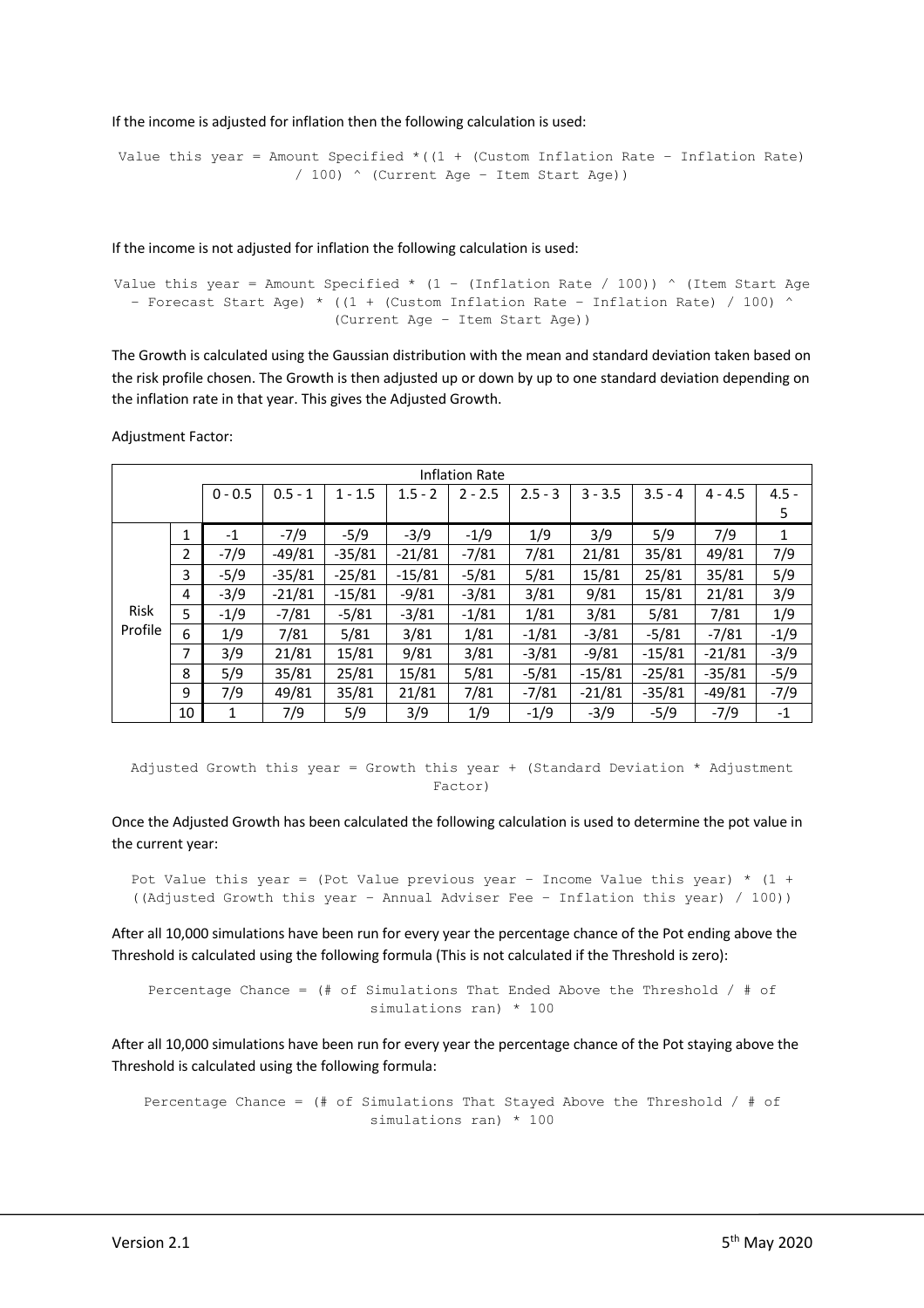The values displayed on the graph as the Optimistic, Average and the Pessimistic are determined by the following steps:

- 1. For each year that is displayed the values for that year from each of the simulations are sorted according to their size.
- 2. The Average line uses the median value from this sorted list.
- 3. The Optimistic takes the value of the upper quartile.
- 4. The Pessimistic takes the value of the lower quartile.

A PDF report can be created from this calculator which contains detailed information about the relevant client's details and the outputs of the calculations performed. The data plotted in graphical form is created by using the Google Chart API.